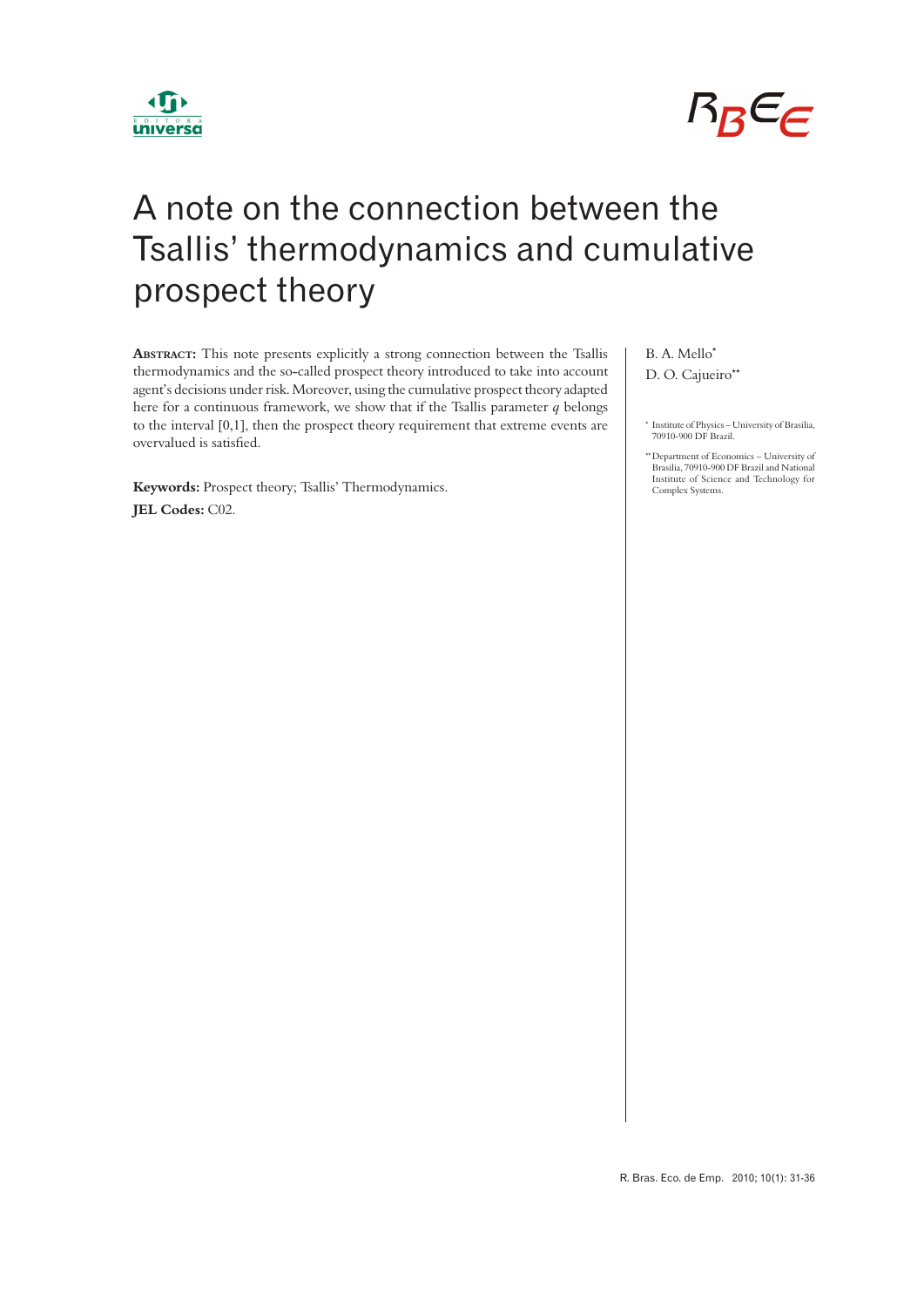## **1 Introduction**

In this decade, one of the many attempts of statistical physics has been to apply well established techniques and concepts to cope with economic and financial phenomena. In spite of the wide spectrum of focus of the so-called econophysics, one of the well succeeded fields of investigation has been to seek for connections between the Tsallis thermodynamics introduced in Tsallis (1988) and the economic and econometric theory. One may find overviews of these attempts in Tsallis *et al.* (2003) and Tsallis (2009). In Anteneodo et al. (2002), the first connection between the Tsallis statistics and the Prospect Theory (PT) is presented. In Borland (2002), an extension of the celebrated Black-Scholes model (Black and Scholes 1973) is provided. In particular, the Black Scholes model is recovered when  $q \rightarrow 1$ . In Queirós (2004), the ARCH time series model is related to the non-extensive statistical mechanics. In Cajueiro (2005), the *q*-exponential function well known in the deformed algebra inspired in the Tsallis's nonextensive thermodynamics is used to model discount functions in intertemporal choices which present the phenomenon known as increasing patience. In this case, the Tsallis parameter *q* can be seen as a measure of consistency in intertemporal choices. In Takahashi *et al.*(2007), the model introduced in Cajueiro (2005) is tested empirically. Other connections between the Tsallis thermodynamics and decision theory may be found in Takahashi (2007a), Takahashi (2007b), Takahashi (2008), Takahashi *et al.* (2008), and Takahashi (2009). Finally, Martinez *et al*. (2008) consider the one-parameter generalizations of the logarithmic and exponential that arise in the context of non-extensive thermostatistics and show that these functions are suitable to describe and unify the great majority of continuous growth models.

In this note, we extend the Cumulative PT introduced in Tversky and Kahneman (1992) for a continuous framework to show mathematically a strong relationship between this theory and the Tsallis statistics.

This note proceeds as follows. In section 2, the Tsallis distribution is revised. Section 3 presents the main ideas of the PT. In section 4, our main results are presented. Finally, section 5 presents the conclusions of this work.

## **2 The Tsallis distribution**

One of the most important contributions brought by non-extensive thermodynamics was the so-called non-extensive distributions<sup>1</sup>. The most common is the one that is found from the maximization of the non-extensive entropy (Tsallis, 1988)

$$
S_q = k \left( \frac{1 - \int p(x)^q dx}{q - 1} \right) \tag{1}
$$

subjected to the usual constraints

$$
\int p(x)dx = 1
$$
 (2)

$$
\langle x - \overline{x} \rangle = \int (x - \overline{x}) p(x)^{q} dx = 0
$$
 (3)

<sup>1</sup> See Borges (2004) for a comprehensive presentation of these distributions.

$$
\langle (x - \bar{x})^2 \rangle = \int (x - \bar{x})^2 p(x)^q dx = \sigma_q^2
$$
 (4)

R. Bras. Eco. de Emp. 2010; 10(1): 31-36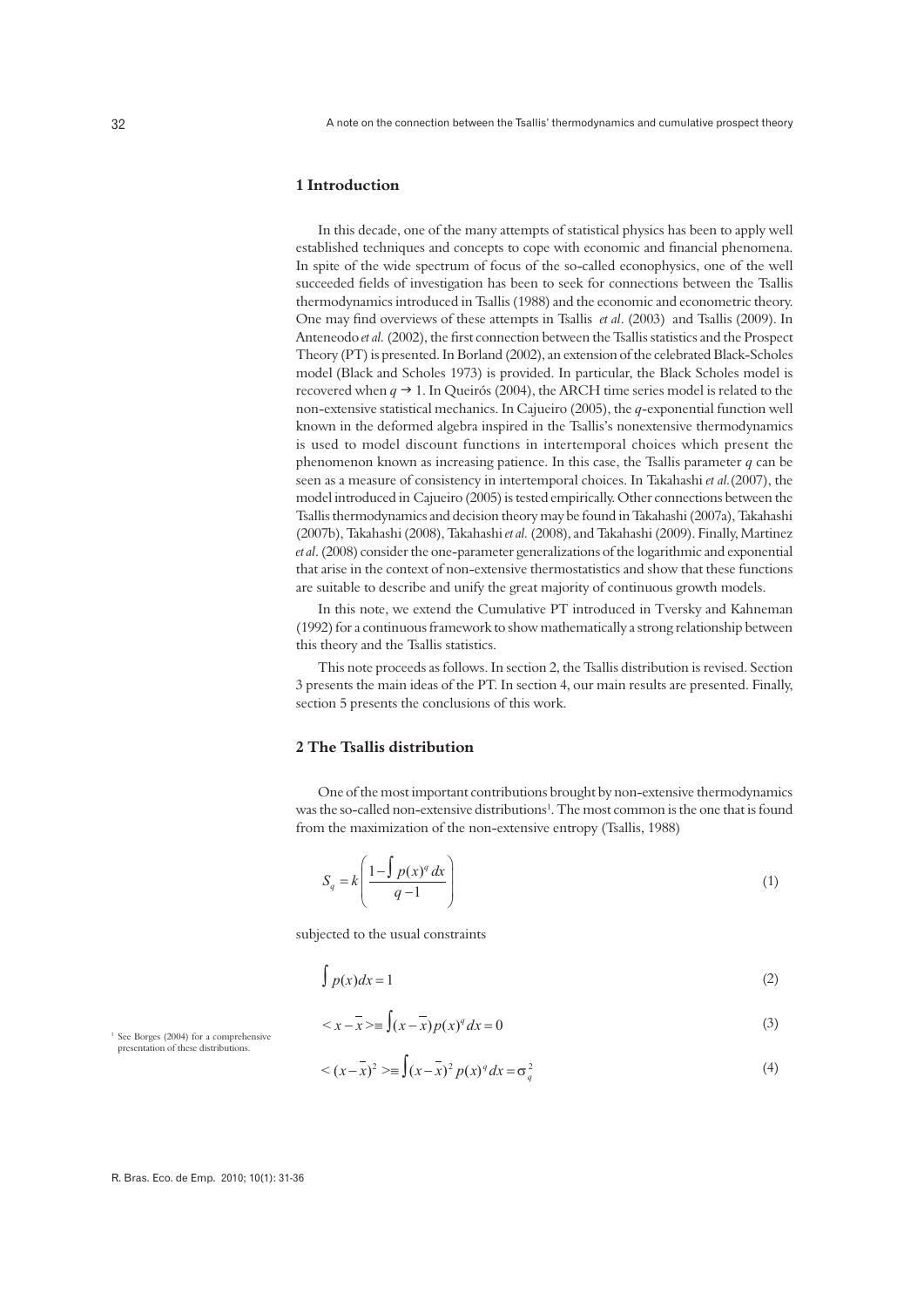i.e.,

$$
p(x) = \frac{1}{z_q} \left(1 + \beta_q (q-1)(x-\overline{x})^2\right)^{-\frac{1}{q-1}}\tag{5}
$$

where

$$
z_q = \left(\frac{\pi}{\beta_q(q-1)}\right)^{1/2} \frac{\Gamma((3-q)/2(q-1))}{\Gamma(1/(q-1))}
$$
\n(6)

is the appropriate normalization factor.

If  $q = 1$ , equation (5) recovers the gaussian distribution.

#### **3 The prospect theory**

The PT was introduced in Kahneman and Tversky (1970) to circumvent the descriptive failures of expected utility theory of decision making, for instance: (1) The rational theory of choice assumes that equivalent formulations of a choice problem should give rise to the same preference order. However, there is much evidence contrary to this assumption. (2) According to the expected principle, the utility of a risky prospect is linear in outcome probabilities. Nonetheless, there are several examples of choice problems that do not support this assumption. (3) People's wish to bet on uncertain events depend not only on the degree of uncertainty but also on its source. (4) Risk aversion is the general assumption in economic and decision theory. However, this assumption is not consistent with people's preference for a small probability of winning a large prize over the expected value of that prospect and the choice between a sure loss and a substantial probability of a large loss.

In fact, PT differs from expected utility theory in at least two important points: (1) While the expected utility theory handles the probabilities attached to particular outcomes, the PT treats preferences as a function of "decision weight", which do not always correspond to probabilities, but a function of them. Specifically, PT postulates that decision weights tend to overweight small probabilities and underweight moderate and high probabilities. (2) PT also replaces the notion of "utility function" with "value". Whereas utility is usually defined only in terms of net wealth, value is defined in terms of gains and losses (deviations from a reference point). The value function has a different shape for gains and losses. For losses it is convex and relatively steep, for gains it is concave and not quite so steep.

#### **4 Results**

One remarkable aspect of the non-extensive statistics is that the weighting function used to evaluate the expected values is not the probability (Tsallis, 1988) but a power of it. In that theory, the expected value of a function  $v(x)$  is

$$
E(v) = \int_{-\infty}^{\infty} v(x) p(x)^q dx,
$$
 (7)

with *p(x)* given by equation (5). Interpreting the meaning of the above expression is one of the main sources of disputes around the non-extensive statistics. As realized by Tsallis and others (Anteneodo et al., 2002) that property is shared by the PT (Kahneman and Tversky, 1970).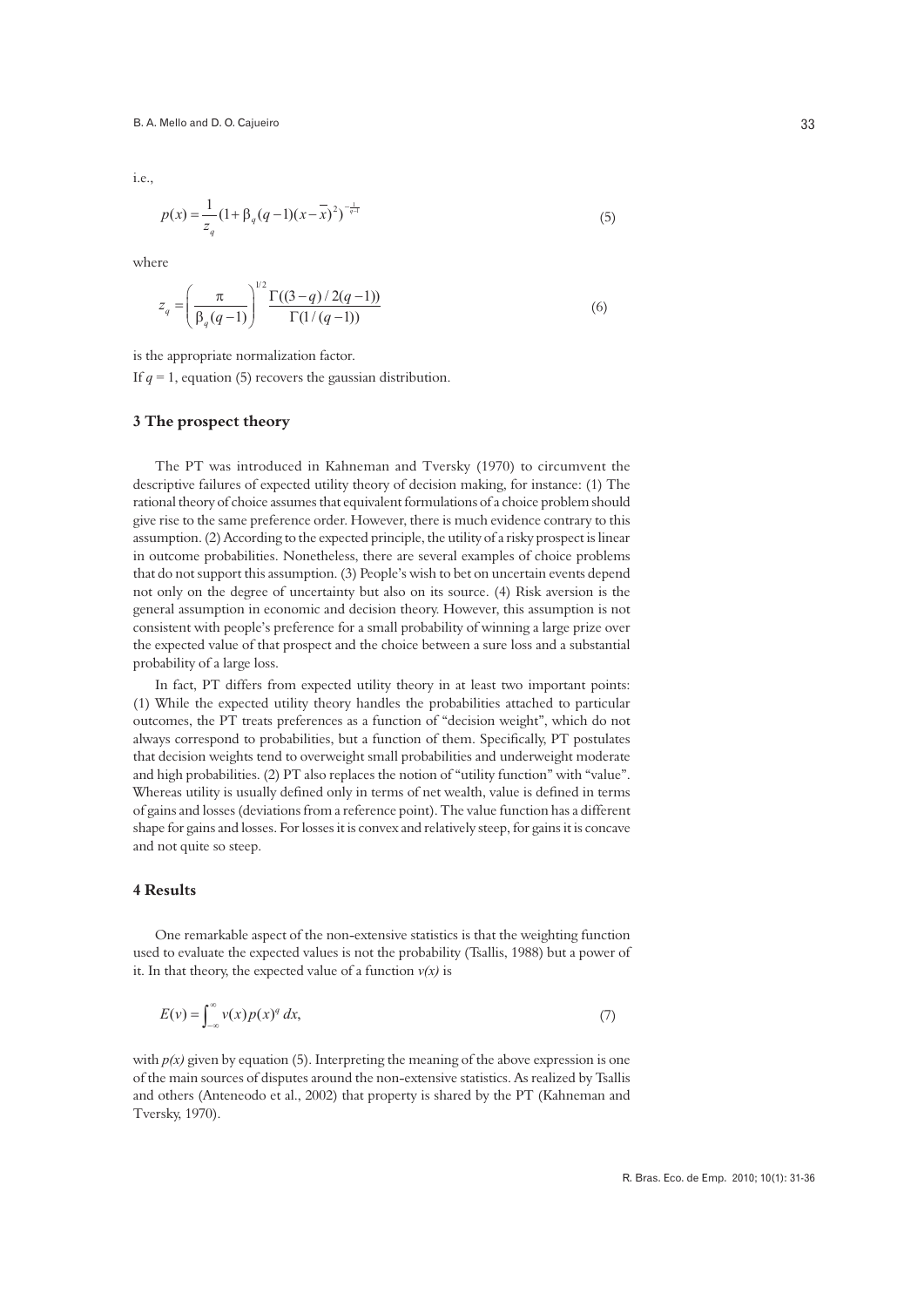Following the *Cumulative Prospect Theory* (Tversky and Kahneman, 1992), we write down here<sup>2</sup> the equivalent continuous version of the PT where the investor's expectation can be approximated by

$$
E(v) = \int_{-\infty}^{0} v(x)\pi^{-}[A^{-}(x)]dx + \int_{0}^{\infty} v(x)\pi^{+}[A^{+}(x)]dx.
$$
 (8)

In the above equation,  $A^-$  and  $A^+$  are, respectively, the cumulative probability function of negative and positive outcomes:

$$
A^{-}(x) = \int_{-\infty}^{x} P(x') dx', \quad A^{+}(x) = \int_{x}^{\infty} P(x') dx'.
$$
 (9)

The decision weights  $\pi^{\pm}(A^{\pm})$  are defined as the derivative of a capacity function

$$
\pi^{-}[A^{-}(x)] = \frac{dw^{-}[A^{-}(x)]}{dx} = \frac{dw^{-}[A^{-}]}{dA^{-}}\bigg|_{A^{-}(x)}P(x),
$$
\n(10)

$$
\pi^+[A^+(x)] = -\frac{dw^+[A^+(x)]}{dx} = \frac{dw^+[A^+]}{dA^+} \bigg|_{A^+(x)} P(x). \tag{11}
$$

Values of  $dw^{\pm}$  /  $dA^{\pm}$  > 1 correspond to overestimated outcomes and vice versa.

The connection between the Tsallis statistics is done by equating the probability densities

$$
P(x) = p(x) \tag{12}
$$

and the weight function of the integrals (7) and (8)

$$
\pi^{-}[A^{-}(x)] = p(x)^{q}, \quad \pi^{+}[A^{+}(x)] = p(x)^{q}.
$$
\n(13)

By replacing  $(10)$  and  $(11)$  in the above expressions we find

$$
\frac{dw^-[A^-(x)]}{dx} = p(x)^q, \quad \frac{dw^+[A^+(x)]}{dx} = -p(x)^q
$$
\n(14)

Therefore,

$$
w^{-}[A^{-}(x)] = \int_{-\infty}^{x} p_q(x')^q dx',
$$
\n(15)

$$
w^+[A^+(x)] = \int_x^\infty p_q(x')^q \, dx'.\tag{16}
$$

Cumulative PT framework leaves room to *w*– being other than *w*+. Since in our case they are the same except by an additive constant and by the reversed signal, they result in the same decision weight. We will, therefore, focus on  $w(A) \equiv w^{-}(A^{-})$ .

The left side of each expression (15) and (16) is a function of *A*, while the right side is a functional of the  $p_q(x)$ . Both sides can be made consistent by defining a family of functions  $w_{n}[A(x)]$ . Each member of this family applies only to the Tsallis distribution of index *q*. Although there is not an explicit expression of  $w_q$  as a function of *A*, the value of *wq* corresponding the value of *A* can be found for any given *x*, through equations (9) and

<sup>2</sup> The Cumulative PT was proposed originally in a discrete framework.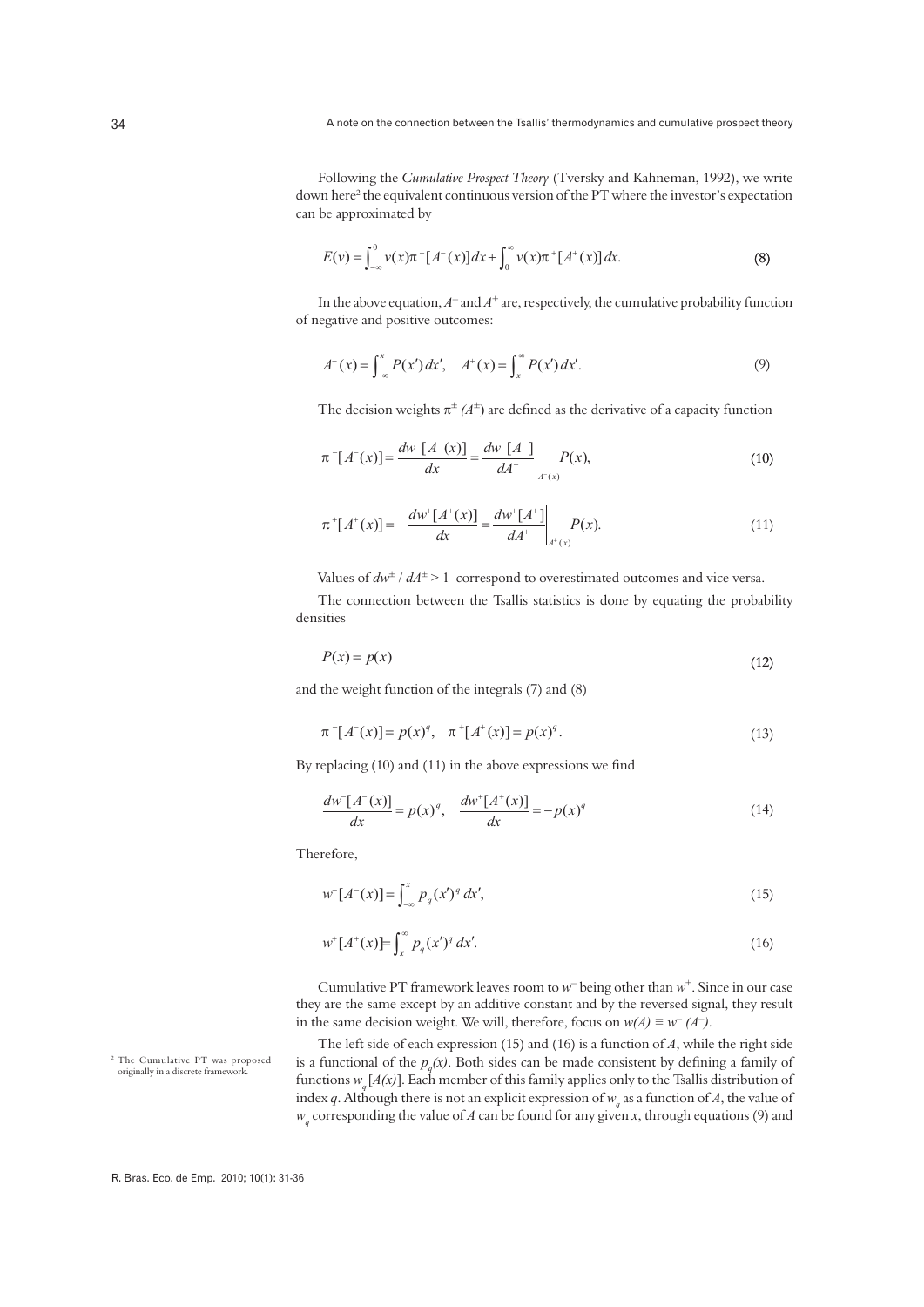(15). We used that correspondence to plot figure 1, which shows some of these functions. In particular, the PT requirement that extreme events are overvalued is satisfied when  $q \in [0,1]$ . If  $q \to 1$ , then the expected utility theory is recovered.



**Figure 1.** The capacity functions  $w(A) \equiv w^{-}(A^{-})$  for different values of *q*.

## **5 Conclusions**

In this note, we have shown that the calculation of the expected values not from the probability but from a function of it is such unusual procedure that the correspondence between the PT and the Generalized Thermostatistics is unavoidable. Other peculiarity shared by both theories is the non normalization of the weighting function. However, distinctly to general PT, the functions  $w_a[A(x)]$  derived from Tsallis Thermostatistics can only be used with the corresponding probability distribution, while the PT does not address such matters.

In particular, we have shown that the PT requirement that extreme events are overvalued is satisfied when  $q \in [0,1]$ . This is a very interesting result since it is the same range of validity of other behaviorial phenomenon found in Cajueiro (2005). In Cajueiro (2005), one of the authors has shown that the so-called intertemporal inconsistency may be represented for values of *q* belonging to the interval [0,1]. On the other hand, if  $q \rightarrow 1$ , then the expected utility theory is recovered and choices are consistent.

#### **Acknowledgment**

The authors are grateful to CNPQ for financial support and to an anonymous referee who made several useful recomendations.